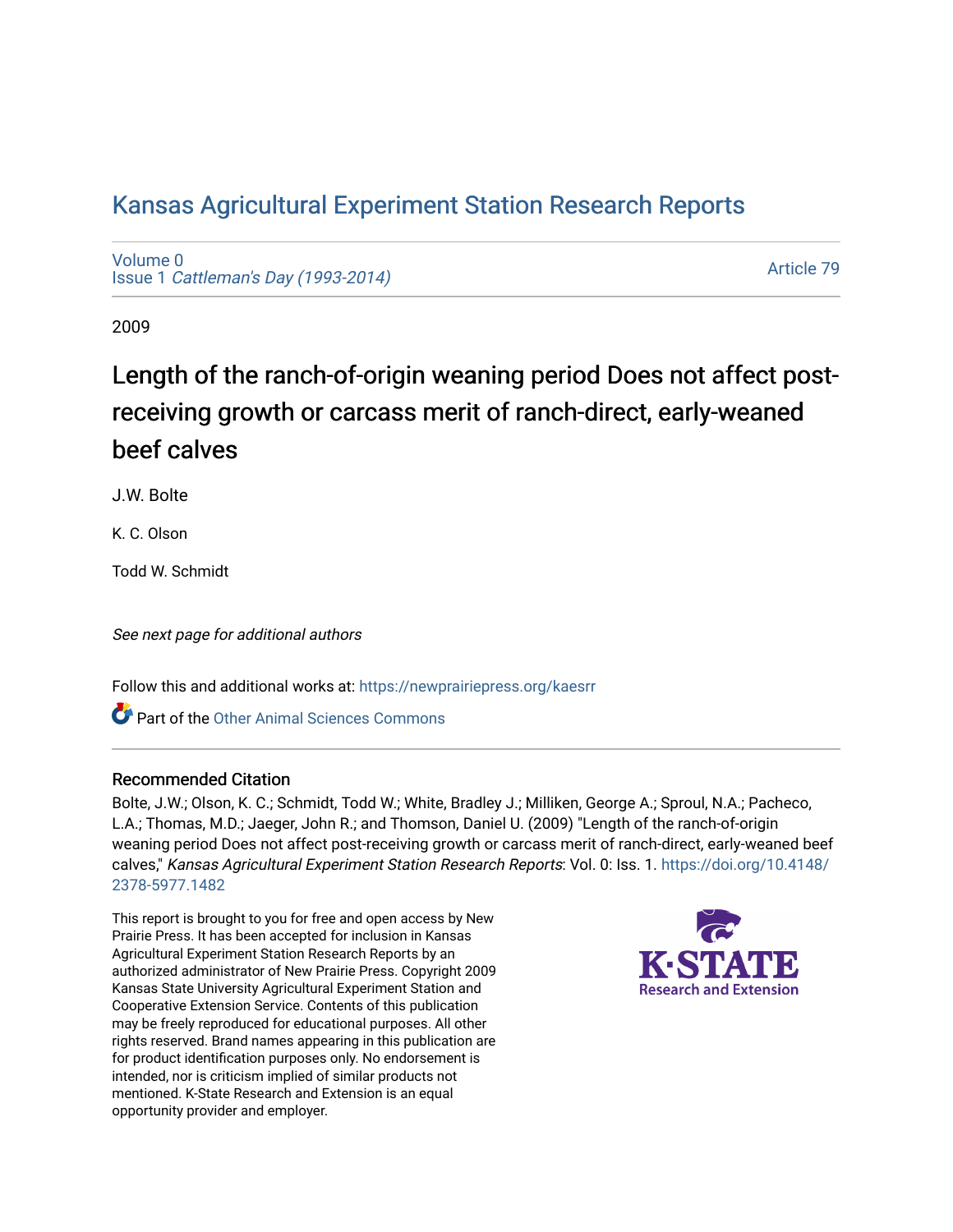## Length of the ranch-of-origin weaning period Does not affect post-receiving growth or carcass merit of ranch-direct, early-weaned beef calves

### **Abstract**

Bovine respiratory disease (BRD) is the most economically devastating feedlot disease. Risk factors associated with incidence of BRD include (1) stress associated with maternal separation, (2) stress associated with introduction to an unfamiliar environment, (3) low intake associated with introduction of novel feedstuffs into the animal's diet, (4) exposure to novel pathogens upon transport to a feeding facility and commingling with unfamiliar cattle, and (5) inappropriately administered respiratory disease vaccination programs. Management practices that are collectively referred to as preconditioning are thought to minimize damage to the carcass from the BRD complex. Preconditioning management can reduce the aforementioned risk factors for respiratory disease by (1) using a relatively long ranch-of-origin weaning period following maternal separation, (2) exposing calves to concentrate-type feedstuffs, and (3) producing heightened resistance to respiratory disease-causing organisms through a preweaning vaccination program. The effectiveness of such programs for preserving animal performance is highly touted by certain segments of the beef industry but poorly documented in peerreviewed scientific literature. Ranch-of-origin weaning periods of up to 60 days are suggested for preconditioning beef calves prior to sale; however, optimal length of the ranch-of-origin weaning period has not been determined experimentally. The objective of this study was to test the validity of beef industry assumptions about the appropriate length of ranch-of-origin weaning periods for calves aged 100 to 160 days and weaned during the summer.

#### Keywords

Cattlemen's Day, 2009; Report of progress (Kansas State University. Agricultural Experiment Station and Cooperative Extension Service); 1010; Kansas Agricultural Experiment Station contribution ; no. 09-168-S; BRD; Beef; Cattle; Weaning

#### Creative Commons License



This work is licensed under a [Creative Commons Attribution 4.0 License](https://creativecommons.org/licenses/by/4.0/).

#### Authors

J.W. Bolte, K. C. Olson, Todd W. Schmidt, Bradley J. White, George A. Milliken, N.A. Sproul, L.A. Pacheco, M.D. Thomas, John R. Jaeger, and Daniel U. Thomson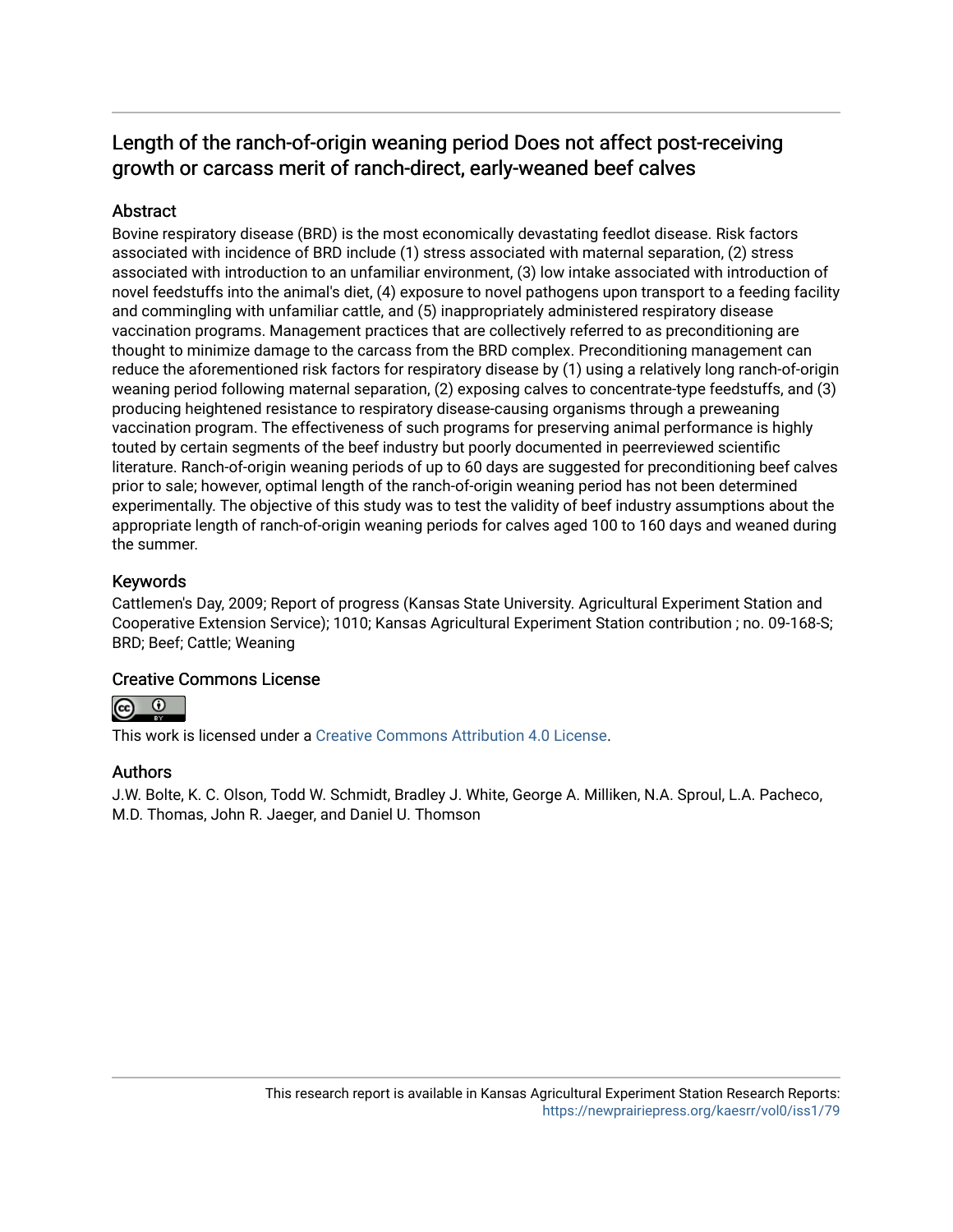# **Length of the Ranch-of-Origin Weaning Period Does Not Affect Post-Receiving Growth or Carcass Merit of Ranch-Direct, Early-Weaned Beef Calves**

J. W. Bolte, K. C. Olson, J. R. Jaeger, T. B. Schmidt, D. U. Thomson, B. J. White, R. L. Larson, G. A. Milliken, N. A. Sproul, L. A. Pacheco, and M. D. Thomas

### **Introduction**

Bovine respiratory disease (BRD) is the most economically devastating feedlot disease. Risk factors associated with incidence of BRD include (1) stress associated with maternal separation, (2) stress associated with introduction to an unfamiliar environment, (3) low intake associated with introduction of novel feedstuffs into the animal's diet, (4) exposure to novel pathogens upon transport to a feeding facility and commingling with unfamiliar cattle, and (5) inappropriately administered respiratory disease vaccination programs. Management practices that are collectively referred to as preconditioning are thought to minimize damage to the carcass from the BRD complex.

Preconditioning management can reduce the aforementioned risk factors for respiratory disease by (1) using a relatively long ranch-of-origin weaning period following maternal separation, (2) exposing calves to concentrate-type feedstuffs, and (3) producing heightened resistance to respiratory disease-causing organisms through a preweaning vaccination program. The effectiveness of such programs for preserving animal performance is highly touted by certain segments of the beef industry but poorly documented in peerreviewed scientific literature.

Ranch-of-origin weaning periods of up to 60 days are suggested for preconditioning beef calves prior to sale; however, optimal length of the ranch-of-origin weaning period has not been determined experimentally. The objective of this study was to test the validity of beef industry assumptions about the appropriate length of ranch-of-origin weaning periods for calves aged 100 to 160 days and weaned during the summer.

## **Experimental Procedures**

A total of 400 polled, spring-born calves (average body weight (BW) at weaning  $= 359$  $\pm$  69 lb; average birth date = 03/21/2006  $\pm$  19.5 days) were used for this experiment. One set of calves  $(n = 200)$  originated from the Kansas State University Cow-Calf Unit. The second set ( $n = 200$ ) originated from the Agricultural Research Center at Hays (ARCH). Bulls were castrated at least 14 days prior to the study. At each location, calves were blocked by sex and age and assigned randomly to treatments that corresponded to the length of time between separation from their dam and shipping: 60, 45, 30, 15, or 0 days ( $n = 40$ /treatment per location). Calf age on the date of maternal separation was 100, 115, 130, 145, and 160 days for calves weaned 60, 45, 30, 15, and 0 days relative to shipping, respectively. The study was initiated on June 15 (75 days before shipping), and the common shipping date for all treatments was August 24 (day 0).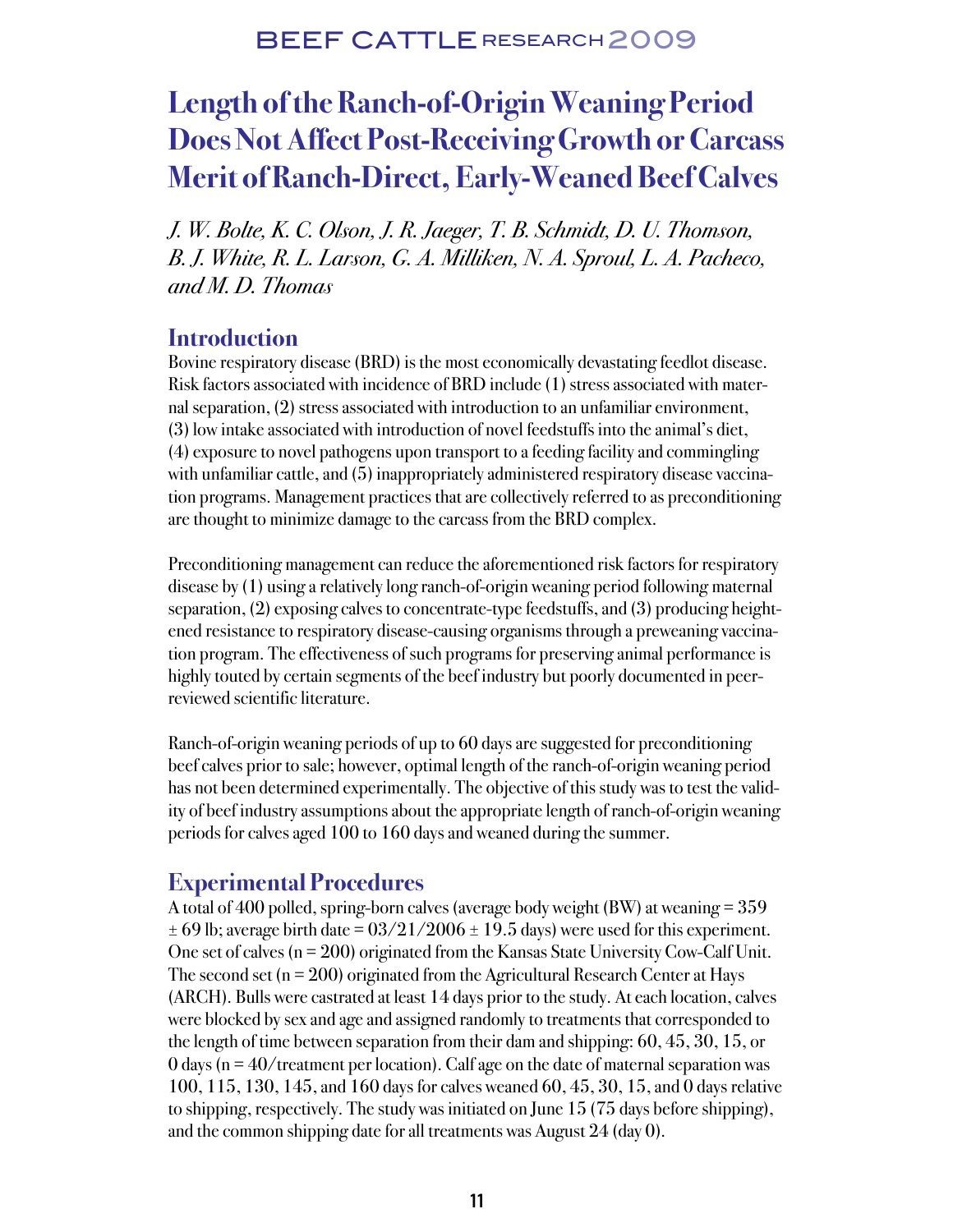All calves were given an initial modified-live vaccination for IBR, BVD, PI3, BRSV, (Bovi-Shield Gold FP, Pfizer Animal Health, Exton, PA) and clostridial disease (Vision 7 with SPUR, Intervet Inc., Millsboro, DE) 2 weeks prior to separation from their dam. They were also individually identified with a color-coded ear tag corresponding to treatment at that time.

On the day of maternal separation, all calves were revaccinated for IBR, BVD, PI3, BRSV, and clostridial diseases; they were also treated for internal and external parasites with Dectomax (Pfizer Animal Health) and weighed. Calves were immediately transported a short distance  $($  < 15 miles) to a central home-ranch weaning facility.

Calves were maintained in earth-floor pens (4 pens/treatment) at their respective homeranch weaning facilities for a period of days corresponding to their treatment assignment. Calves were fed a common weaning ration during that period that was based on chopped hay, soybean meal, and sorghum grain. It was formulated to achieve an average daily gain (ADG) of 2.0 at a dry-matter intake of 2.5% of BW.

Calves were monitored for symptoms of respiratory disease at 7:00 a.m. and 2:00 p.m. daily during the weaning phase of the experiment. Calves with clinical signs of BRD, as judged by animal caretakers, were removed from home pens and evaluated. Each calf with clinical signs of BRD was weighed, had a rectal temperature measured, and was given a clinical illness score (Table 1). Calves that presented with a clinical illness score greater than 1 and a rectal temperature  $> 104.0^{\circ}$  F were treated according to the schedule described in Table 2. Cattle were evaluated 72 hours posttreatment and re-treated on the basis of observed clinical signs.

Calves from all treatments and both origins were individually weighed and shipped from their respective weaning facilities to an auction market located at Russell, KS, on August 24 (day 0). Calves from both locations were commingled with respect to gender, treatment, and body weight and maintained on the premises of the auction market for 14 hours. During that time, calves were moved through the normal processing facilities. The purpose of this step was to simulate pathogen exposure typically encountered by market-ready calves. Calves were shipped directly to the ARCH from the auction market.

Upon arrival at the ARCH feedlot, cattle were individually weighed and assigned randomly to a receiving pen on the basis of treatment and gender. Cattle continued to be fed the diet introduced after maternal separation for a period of 56 days after arrival at the ARCH. Feed intake was measured daily. Calves were monitored for symptoms of respiratory disease, and clinical illness was treated as in the home-ranch weaning phase. Body weights were measured at 28-day intervals during the receiving phase.

Following the receiving period, replacement heifers were removed, and cattle were placed on a common finishing ration (Table 3). Weights were taken every 60 days throughout the finishing period until slaughter. Cattle were fed to reach an average endpoint of approximately 0.4 in. of backfat at the 12th rib and placed into one of three slaughter groups. Once steers and heifers reached the targeted carcass endpoint, as determined by ultrasound, they were transported approximately 180 miles to a commercial abattoir. At the abattoir, lungs were examined for lesions. After carcasses chilled for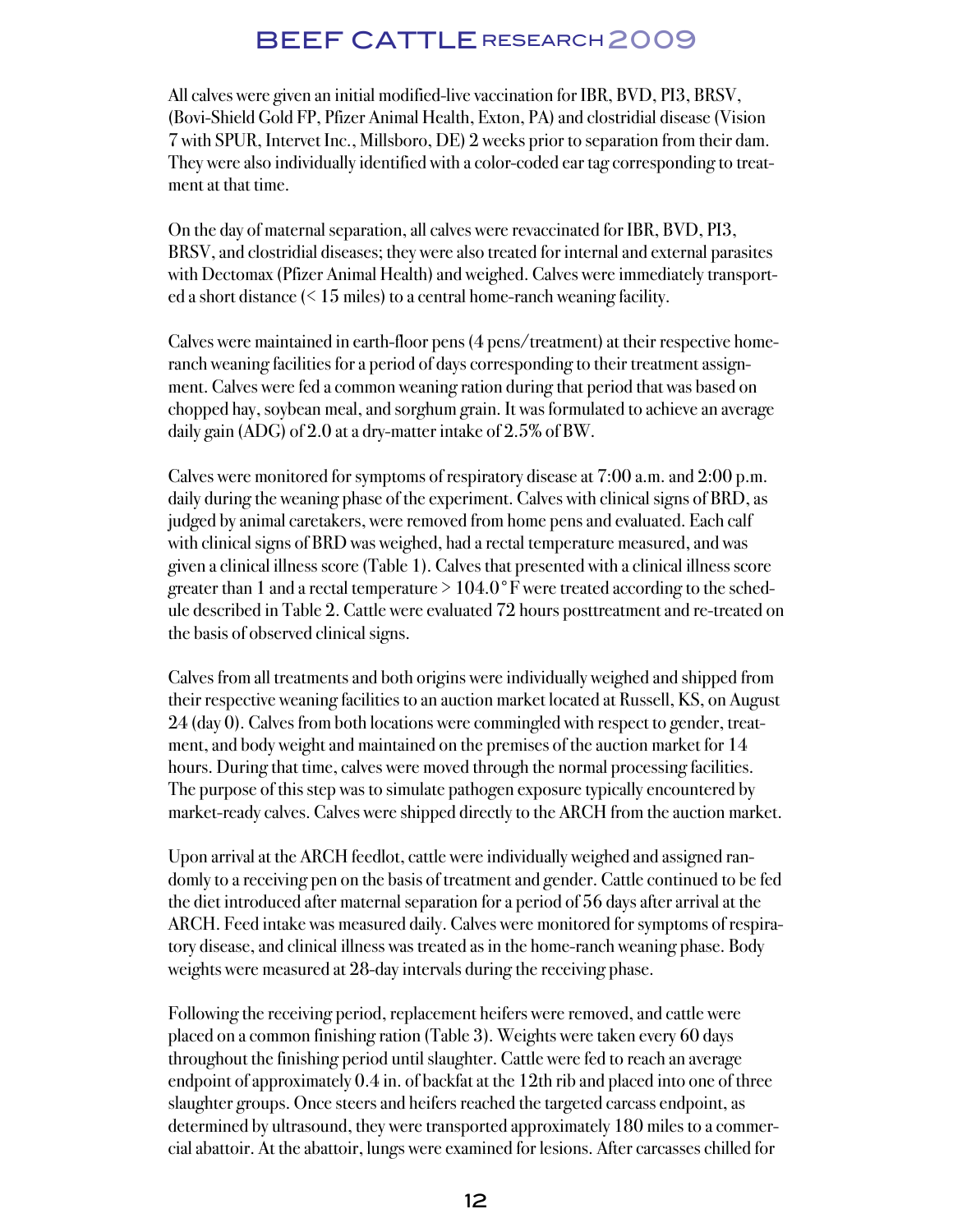approximately 24 hours, they were ribbed and graded. Carcass measurements including 12th rib fat thickness; 12th rib loin eye area; kidney, pelvic, and heart fat; USDA yield grade; USDA quality grade; and marbling score were collected by a trained evaluator blinded to treatment.

### **Results and Discussion**

Calf BW at feedlot receiving tended to decrease linearly  $(P=0.06)$  with successively earlier weaning dates (Figure 1); however, calf BW was similar (P>0.2) among treatments from day 30 after feedlot arrival to harvest. Feed intake (dry-matter basis) during the first 30 days following shipping increased linearly  $(P<0.01)$  as the length of the ranch-oforigin weaning period increased; however, dry-matter intake was similar (P>0.3) among treatments from day 30 following shipping to harvest.

Daily gain and gain efficiency (G:F) in our study were similar ( $P=0.4$ ) among treatments during the first 30 days in the feedlot (Figures 2 and 3, respectively). Similarly, calf ADG and G:F were similar  $(P>0.2)$  among treatments from day 30 in the feedlot until harvest.

Incidence of undifferentiated fever was similar  $(P=0.18)$ , data not shown) among treatments prior to shipping. In fact, only three calves were treated for respiratory disease, and none expired during the pre-shipment phase of this study. In addition, incidence of undifferentiated fever was similar  $(P=0.12)$  among treatments during the first 30 days in the feedlot (Figure 4).

Days on feed tended to increase linearly  $(P=0.06)$  with successively longer weaning periods (Figure 5). Dressing percentage; fat thickness; hot carcass weight; kidney, pelvic, and heart fat; marbling; loin eye area; and yield grade were similar  $(P>0.2)$  among treatments. Liver and lung scores also were similar  $(P>0.3)$  among treatments.

In general, finishing performance and carcass merit of early-weaned lightweight calves was not improved by ranch-of-origin weaning periods of between 15 and 60 days.

## **Implications**

Under the conditions of our study, ranch-of-origin weaning periods between 15 and 60 days did not improve post-receiving growth performance, health performance, or carcass merit of early-weaned lightweight calves compared with shipping calves immediately after maternal separation.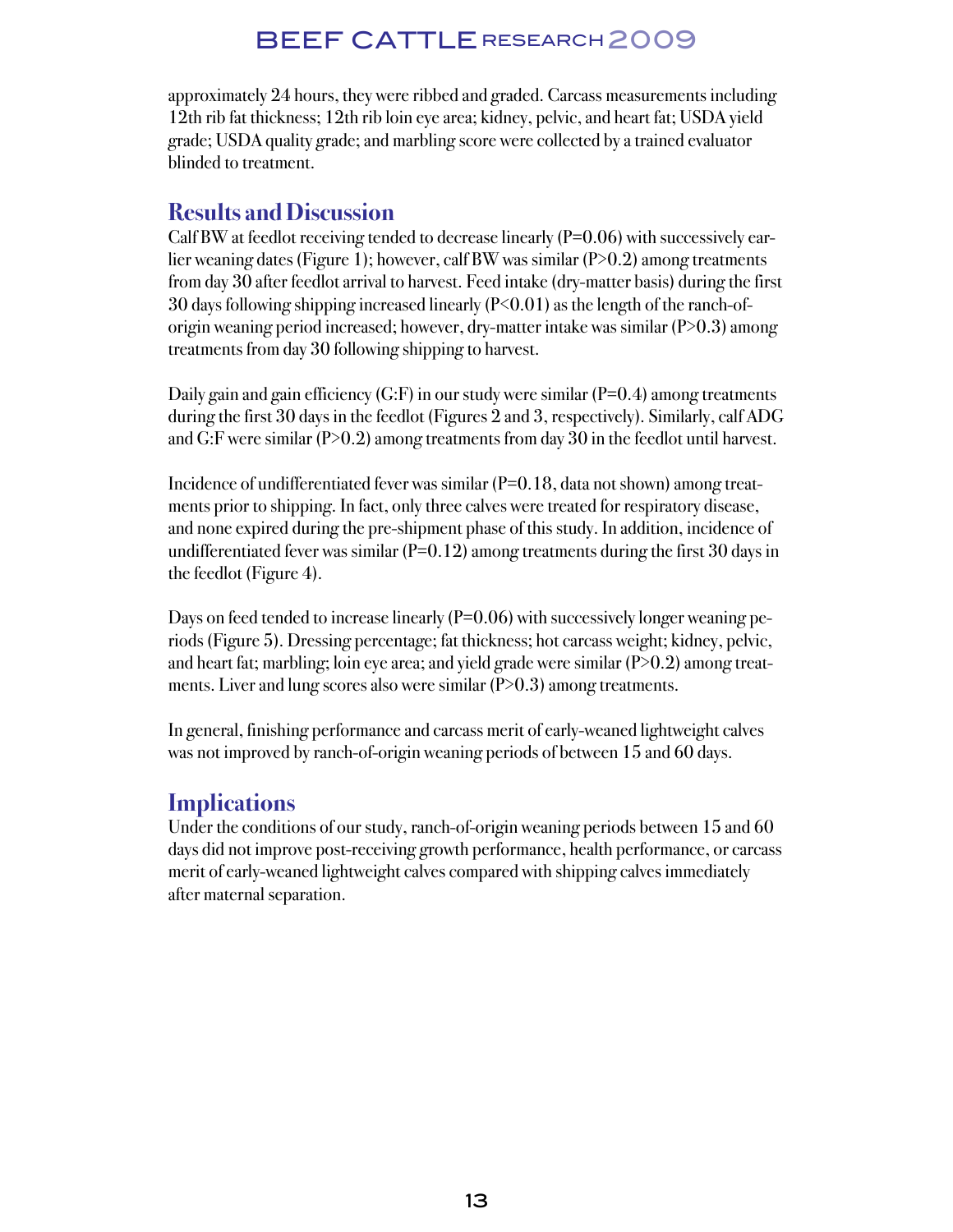| Clinical<br>illness |                  |                                                                              |
|---------------------|------------------|------------------------------------------------------------------------------|
| score               | Description      | Clinical appearance                                                          |
|                     | Normal           | No abnormalities noted.                                                      |
| 2                   | Slightly ill     | Mild depression, gaunt, +/- cough                                            |
| 3                   | Moderate illness | Severe depression, labored breathing, ocular/nasal discharge,<br>$+/-$ cough |
| 4                   | Severe illness   | Moribund, near death, little response to human approach                      |

#### **Table 1. Scoring system used to classify the severity of clinical illness**

**Table 2. Treatment schedule used to treat calves diagnosed with bovine respiratory disease complex**

| Treat                | Drug                           | Dose                        | Route of injection |
|----------------------|--------------------------------|-----------------------------|--------------------|
| 1 <sup>st</sup> Pull | enrofloxacin (Baytril)         | $5 \text{ mL/CWT}$          | Subcutaneous       |
| $2nd$ Pull           | florfenicol (Nuflor)           | $6 \text{ mL}/\text{CWT}$   | Subcutaneous       |
| $3rd$ Pull           | oxytetracycline (Biomycin 200) | $5 \text{ mL} / \text{CWT}$ | Subcutaneous       |

| Table 3. Average ingredient and nutritional composition of finishing diet |  |  |  |
|---------------------------------------------------------------------------|--|--|--|

| Ingredient                               | Dry-matter basis (%) |  |  |  |
|------------------------------------------|----------------------|--|--|--|
| Rolled milo                              | 59.43                |  |  |  |
| Sorghum silage                           | 25.47                |  |  |  |
| Soybean meal                             | 11.04                |  |  |  |
| Limestone                                | 2.08                 |  |  |  |
| Ammonium sulfate                         | 0.42                 |  |  |  |
|                                          |                      |  |  |  |
| Nutrient composition                     | % of dry matter      |  |  |  |
| CP                                       | 15.90                |  |  |  |
| Ca                                       | 1.01                 |  |  |  |
| $\mathbf{P}$                             | 0.33                 |  |  |  |
| $NE_{m}$ , Mcal/kg                       | 1.75                 |  |  |  |
| $\text{NE}_{\mathrm{g}}, \text{Mcal/kg}$ | 1.13                 |  |  |  |

Diet also included salt, Rumensin 80, Tylan 40, and trace minerals.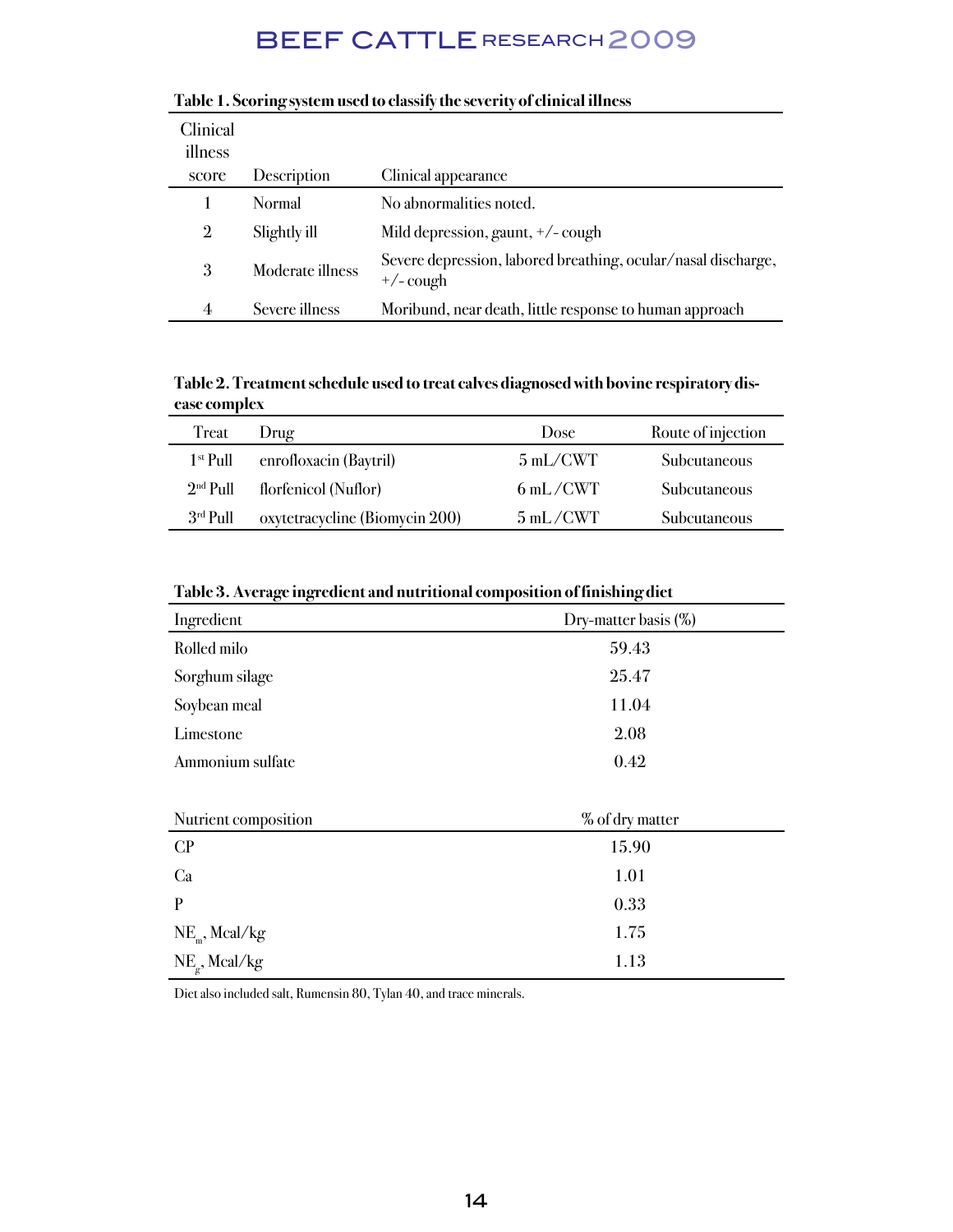

**Figure 1. Effect of length of the ranch-of-origin weaning period on body weight (BW) of lightweight calves at feedlot arrival.**



**Figure 2. Effect of length of the ranch-of-origin weaning period on average daily gain (ADG) of lightweight calves during the first 30 days after feedlot arrival.**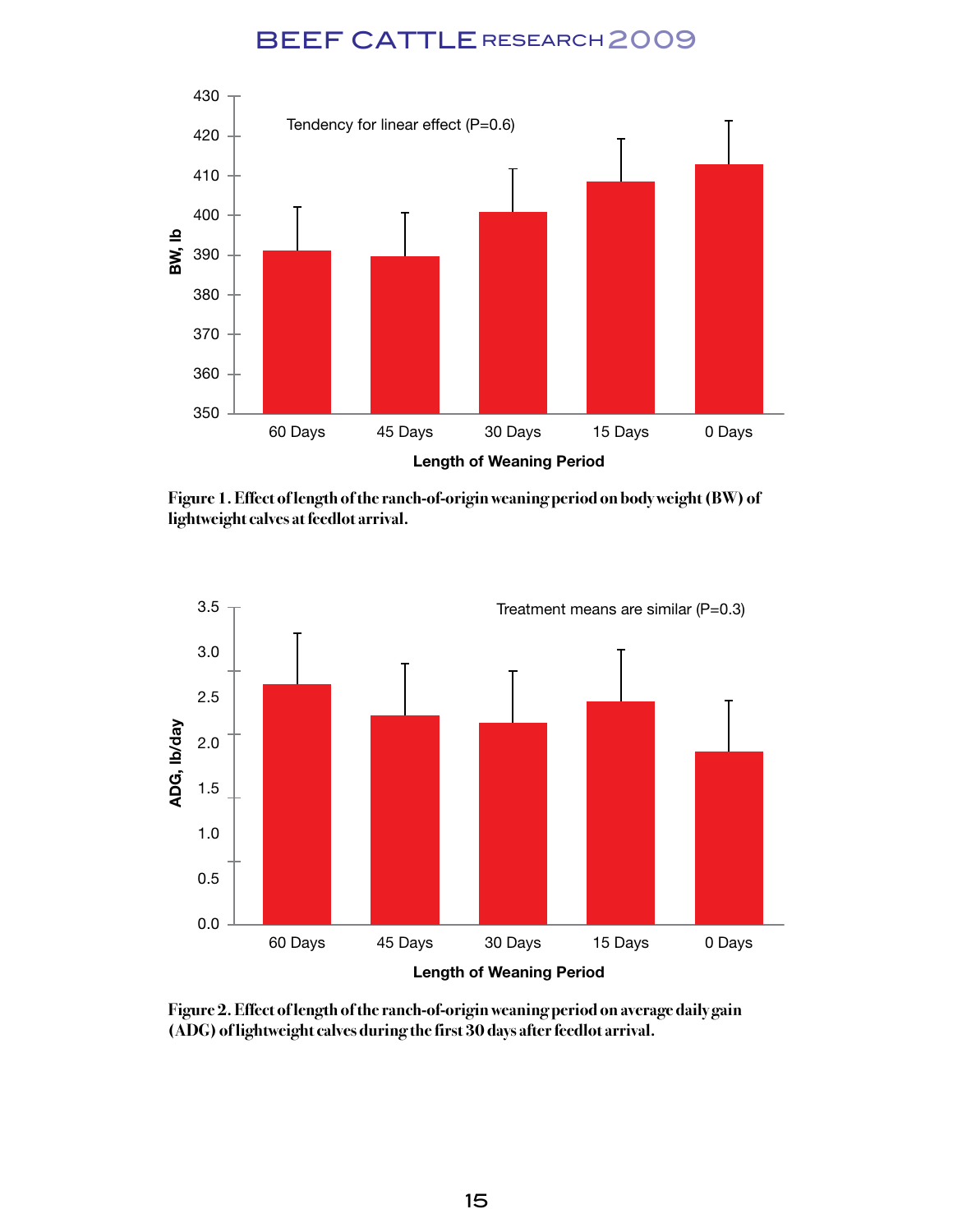

**Figure 3. Effect of length of the ranch-of-origin weaning period on growth efficiency of lightweight calves during the first 30 days after feedlot arrival.**